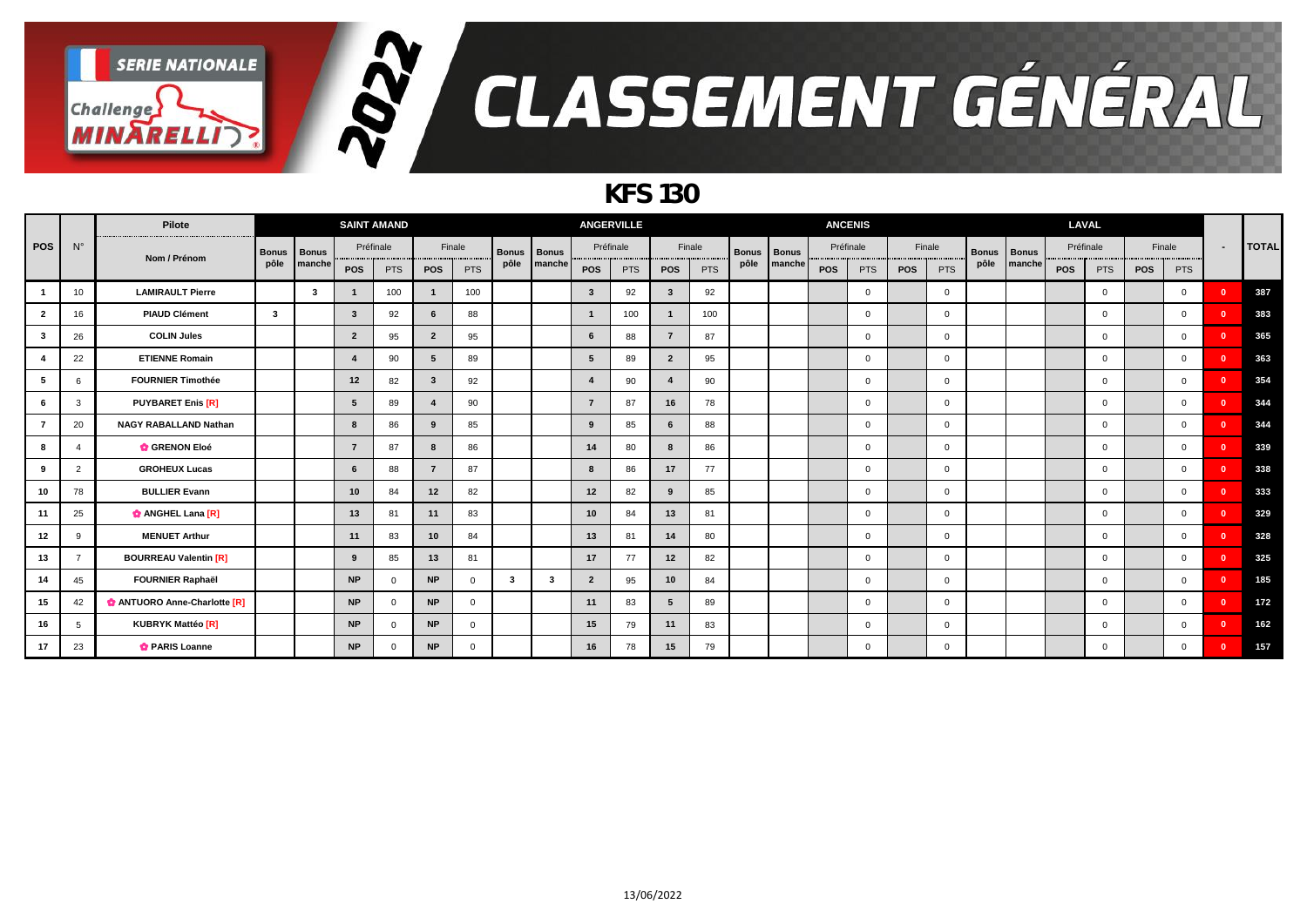

### *KFS 145*

|                 |                | Pilote                      |              |              | <b>SAINT AMAND</b> |            |                 |        |              |              |                         | <b>ANGERVILLE</b> |                 |            |              |              | <b>ANCENIS</b> |                |            |                         |              |              | LAVAL |                |            |                |                          |              |
|-----------------|----------------|-----------------------------|--------------|--------------|--------------------|------------|-----------------|--------|--------------|--------------|-------------------------|-------------------|-----------------|------------|--------------|--------------|----------------|----------------|------------|-------------------------|--------------|--------------|-------|----------------|------------|----------------|--------------------------|--------------|
| <b>POS</b>      | $N^{\circ}$    |                             | <b>Bonus</b> | <b>Bonus</b> |                    | Préfinale  |                 | Finale | <b>Bonus</b> | <b>Bonus</b> |                         | Préfinale         |                 | Finale     | <b>Bonus</b> | <b>Bonus</b> |                | Préfinale      |            | Finale                  | <b>Bonus</b> | <b>Bonus</b> |       | Préfinale      |            | Finale         | $\overline{\phantom{a}}$ | <b>TOTAL</b> |
|                 |                | Nom / Prénom                | pôle         | manche       | POS                | <b>PTS</b> | <b>POS</b>      | PTS    | pôle         | manche       | <b>POS</b>              | <b>PTS</b>        | POS             | <b>PTS</b> | pôle         | manche       | <b>POS</b>     | <b>PTS</b>     | <b>POS</b> | <b>PTS</b>              | pôle         | manche       | POS   | <b>PTS</b>     | <b>POS</b> | <b>PTS</b>     |                          |              |
| $\overline{1}$  | $\overline{7}$ | <b>KERYJAOUEN Théau</b>     | $\mathbf{3}$ | $\mathbf{3}$ | - 1                | 100        | $\mathbf{1}$    | 100    |              |              | 5                       | 89                | $\overline{7}$  | 87         |              |              |                | $\overline{0}$ |            | $\overline{0}$          |              |              |       | $\overline{0}$ |            | $\mathbf 0$    | $\mathbf{0}$             | 382          |
| $\overline{2}$  | 31             | <b>RICHARD Florent</b>      |              |              | $\mathbf{A}$       | 90         | $\overline{2}$  | 95     |              | $\mathbf{3}$ | $\overline{2}$          | 95                | $\mathbf{3}$    | 92         |              |              |                | $\mathbf 0$    |            | $\overline{0}$          |              |              |       | $\overline{0}$ |            | $\mathbf 0$    | - 0                      | 375          |
| $\mathbf{3}$    | 29             | <b>SAGET Antoine</b>        |              |              | 6                  | 88         | $\overline{4}$  | 90     |              |              | $\overline{\mathbf{3}}$ | 92                | $\overline{2}$  | 95         |              |              |                | $\mathbf 0$    |            | $\mathbf 0$             |              |              |       | $\overline{0}$ |            | $\mathbf{0}$   | $\overline{\mathbf{0}}$  | 365          |
| $\overline{4}$  | 19             | <b>GUILMAIN Alizée</b>      |              |              | $\overline{2}$     | 95         | $\overline{7}$  | 87     |              |              | $\boldsymbol{\Delta}$   | 90                | $\overline{4}$  | 90         |              |              |                | $\mathbf 0$    |            | $\mathbf 0$             |              |              |       | $\overline{0}$ |            | $\mathbf 0$    | $\overline{\mathbf{0}}$  | 362          |
| $5\phantom{.0}$ | 12             | <b>DUTERTRE Elliott</b>     |              |              | 8                  | 86         | 8               | 86     |              |              | 6                       | 88                | $6\phantom{1}6$ | 88         |              |              |                | $\mathbf 0$    |            | $\overline{0}$          |              |              |       | $\overline{0}$ |            | $\mathbf 0$    | - 0                      | 348          |
| 6               | 27             | <b>CHAUSSIS Kévin</b>       |              |              | $\overline{7}$     | 87         | $\mathbf{3}$    | 92     |              |              | 11                      | 83                | 17              | 77         |              |              |                | $\mathbf 0$    |            | $\overline{0}$          |              |              |       | $\overline{0}$ |            | $\mathbf 0$    | - 0                      | 339          |
| $\overline{7}$  | 91             | <b>ROCHER Louis</b>         |              |              | 14                 | 80         | 11              | 83     |              |              | 9                       | 85                | 9               | 85         |              |              |                | $\mathbf 0$    |            | $\overline{0}$          |              |              |       | $\overline{0}$ |            | $\overline{0}$ | - 0                      | 333          |
| 8               |                | <b>LELLIG Maxime</b>        |              |              | 9                  | 85         | $5\overline{5}$ | 89     |              |              | $\overline{7}$          | 87                | 25              | 69         |              |              |                | $\mathbf 0$    |            | $\overline{0}$          |              |              |       | $\overline{0}$ |            | $\overline{0}$ | $\mathbf{0}$             | 330          |
| 9               | 35             | <b>PANNETIER Vincent</b>    |              |              | 10                 | 84         | 28              | 66     |              |              | 8                       | 86                | 8               | 86         |              |              |                | $\mathbf 0$    |            | $\overline{0}$          |              |              |       | $\overline{0}$ |            | $\mathbf 0$    | - 0                      | 322          |
| 10              | 23             | <b>DREUX Thomas</b>         |              |              | 11                 | 83         | 23              | 71     |              |              | 10                      | 84                | 15              | 79         |              |              |                | $\mathbf 0$    |            | $\overline{\mathbf{0}}$ |              |              |       | $\overline{0}$ |            | $\overline{0}$ | $\overline{\mathbf{0}}$  | 317          |
| 11              | 2              | <b>GALLET Romain</b>        |              |              | 5                  | 89         | 6               | 88     |              |              | 36                      | 58                | 14              | 80         |              |              |                | $\mathsf 0$    |            | $\pmb{0}$               |              |              |       | $\overline{0}$ |            | $\mathbf 0$    | $\overline{\mathbf{0}}$  | 315          |
| 12              | 76             | <b>BAUDRY Vincent [R]</b>   |              |              | 13                 | 81         | 19              | 75     |              |              | 19                      | 75                | 10              | 84         |              |              |                | $\mathsf 0$    |            | $\,0\,$                 |              |              |       | $\overline{0}$ |            | $\overline{0}$ | $\overline{\mathbf{0}}$  | 315          |
| 13              | 61             | <b>THOMAS Fabien</b>        |              |              | 17                 | 77         | 16              | 78     |              |              | 17                      | 77                | 18              | 76         |              |              |                | $\mathsf 0$    |            | $\overline{0}$          |              |              |       | $\overline{0}$ |            | $\mathbf 0$    | $\overline{\mathbf{0}}$  | 308          |
| 14              | 15             | <b>BULLIER Kyllian</b>      |              |              | 16                 | 78         | 15              | 79     |              |              | 28                      | 66                | 12              | 82         |              |              |                | $\mathbf 0$    |            | $\overline{\mathbf{0}}$ |              |              |       | $\overline{0}$ |            | $\overline{0}$ | $\mathbf{0}$             | 305          |
| 15              | 28             | <b>LABAT Nicolas</b>        |              |              | 15                 | 79         | 17              | 77     |              |              | 20                      | 74                | 19              | 75         |              |              |                | $\mathbf 0$    |            | $\mathbf 0$             |              |              |       | $\overline{0}$ |            | $\mathbf 0$    | $\mathbf{0}$             | 305          |
| 16              | 60             | <b>O</b> PRIOUL Anaïs       |              |              | 19                 | 75         | 10              | 84     |              |              | 13                      | 81                | 34              | 60         |              |              |                | $\mathbf 0$    |            | $\overline{0}$          |              |              |       | $\overline{0}$ |            | $\mathbf 0$    | $\mathbf{0}$             | 300          |
| 17              | 99             | <b>HERRY Louis</b>          |              |              | 18                 | 76         | 18              | 76     |              |              | 21                      | 73                | 28              | 66         |              |              |                | $\mathbf 0$    |            | $\overline{0}$          |              |              |       | $\overline{0}$ |            | $\mathbf 0$    | - 0                      | 291          |
| 18              | 21             | <b>MENARD Ewen [R]</b>      |              |              | 22                 | 72         | 12              | 82     |              |              | 35                      | 59                | 21              | 73         |              |              |                | $\mathbf 0$    |            | $\overline{0}$          |              |              |       | $\overline{0}$ |            | $\mathbf 0$    | - 0                      | 286          |
| 19              | 34             | <b>CHEVROLLIER Enzo</b>     |              |              | 32                 | 62         | 31              | 63     |              |              | 16                      | 78                | 13              | 81         |              |              |                | $\mathbf 0$    |            | $\mathbf 0$             |              |              |       | $\overline{0}$ |            | $\mathbf 0$    | $\overline{\mathbf{0}}$  | 284          |
| 20              |                | <b>TEXIER Aurélien</b>      |              |              | 20                 | 74         | 13              | 81     |              |              | 30                      | 64                | 31              | 63         |              |              |                | $\mathbf 0$    |            | $\overline{0}$          |              |              |       | $\overline{0}$ |            | $\mathbf 0$    | $\mathbf{0}$             | 282          |
| 21              | 17             | <b>BULLIER Arnaud</b>       |              |              | 27                 | 67         | 22              | 72     |              |              | 24                      | 70                | 23              | 71         |              |              |                | $\mathbf 0$    |            | $\overline{0}$          |              |              |       | $\overline{0}$ |            | $\mathbf 0$    | $\mathbf{0}$             | 280          |
| 22              | 8              | <b>MENARD Arnaud</b>        |              |              | 25                 | 69         | 29              | 65     |              |              | 23                      | 71                | 20              | 74         |              |              |                | $\mathbf 0$    |            | $\overline{\mathbf{0}}$ |              |              |       | $\overline{0}$ |            | $\mathbf 0$    | $\mathbf{0}$             | 279          |
| 23              | 43             | <b>POMIE Paul</b>           |              |              | 28                 | 66         | 21              | 73     |              |              | 25                      | 69                | 24              | 70         |              |              |                | $\mathbf 0$    |            | $\overline{0}$          |              |              |       | $\overline{0}$ |            | $\overline{0}$ | $\mathbf{0}$             | 278          |
| 24              | 77             | <b>LUBIN Aurélien</b>       |              |              | 23                 | 71         | 20              | 74     |              |              | 29                      | 65                | 30              | 64         |              |              |                | $\mathbf{0}$   |            | $\overline{0}$          |              |              |       | $\overline{0}$ |            | $\overline{0}$ | $\mathbf{0}$             | 274          |
| 25              | 3              | <b>GINDRE Julian</b>        |              |              | 38                 | 56         | 38              | 56     |              |              | 15                      | 79                | 11              | 83         |              |              |                | $\mathbf 0$    |            | $\mathbf 0$             |              |              |       | $\mathbf 0$    |            | $\mathbf 0$    | - 0                      | 274          |
| 26              | 16             | <b>GUINEBRETIERE Alexis</b> |              |              | $\mathbf{3}$       | 92         | 27              | 67     |              |              | 41                      | 53                | 41              | 53         |              |              |                | $\mathbf 0$    |            | $\mathbf 0$             |              |              |       | $\mathbf 0$    |            | $\mathbf 0$    | $\mathbf{0}$             | 265          |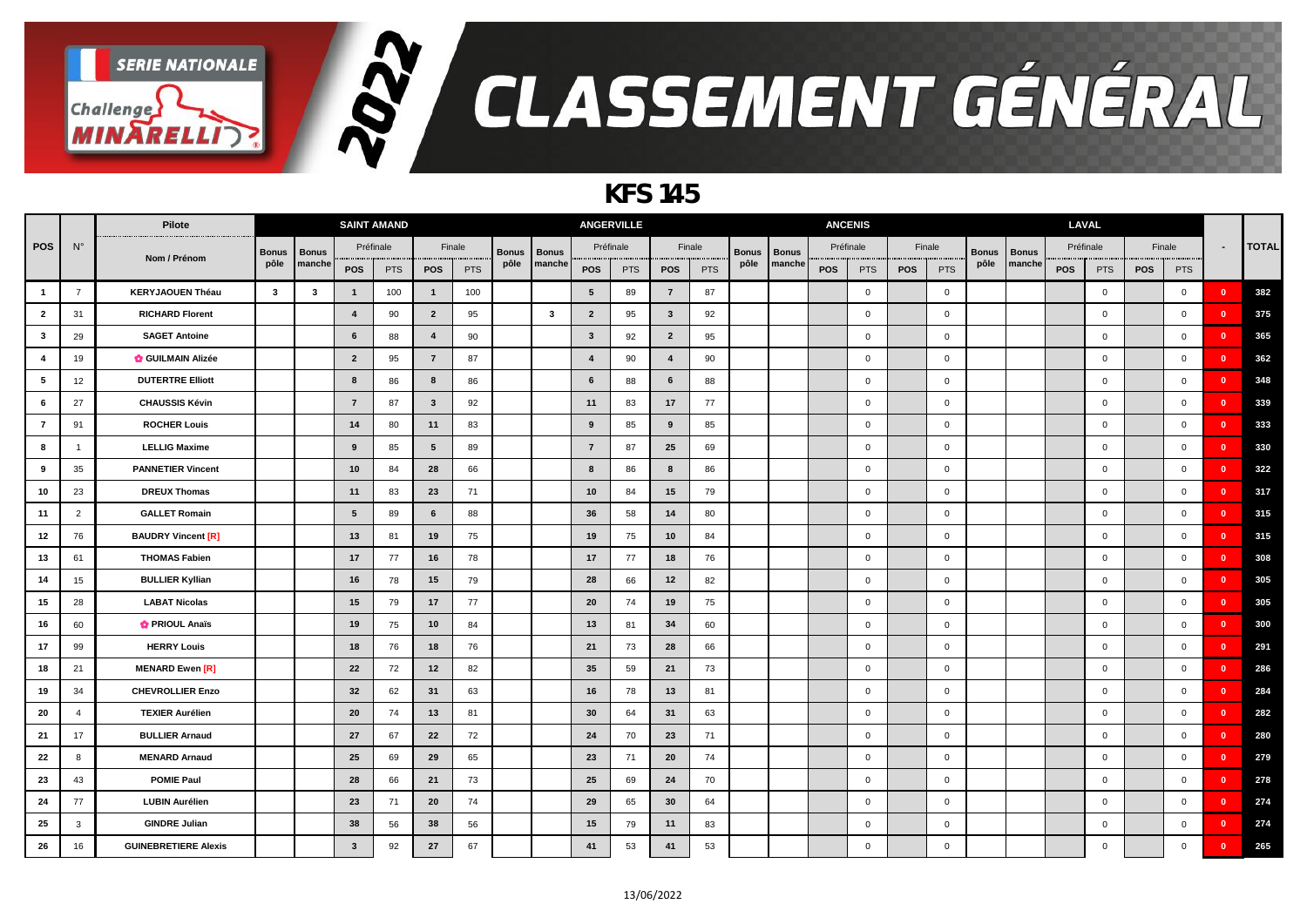| 27 | 6  | JOSSAND Kellian            |  | 31        | 63         | 32              | 62           |   | 32           | 62           | 27         | 67             |  | $\mathbf{0}$ | $\mathbf{0}$   |  | $\overline{0}$ | $\Omega$       | $\mathbf{0}$ | 254 |
|----|----|----------------------------|--|-----------|------------|-----------------|--------------|---|--------------|--------------|------------|----------------|--|--------------|----------------|--|----------------|----------------|--------------|-----|
| 28 | 24 | <b>DESMARS Mathias [R]</b> |  | 26        | 68         | 24              | 70           |   | 39           | 55           | 38         | 56             |  | $\mathbf 0$  | $\mathbf{0}$   |  | $\Omega$       | $\mathbf{0}$   | $\Omega$     | 249 |
| 29 | 9  | <b>CONNAN Teddy [R]</b>    |  | 29        | 65         | 25              | 69           |   | 37           | 57           | 37         | 57             |  | $\mathbf 0$  | $\overline{0}$ |  | $\overline{0}$ | $\mathbf{0}$   | $\Omega$     | 248 |
| 30 | 96 | POIDEVIN Estelle           |  | 37        | 57         | 37              | 57           |   | 22           | 72           | 33         | 61             |  | $\mathbf 0$  | $\Omega$       |  | $\overline{0}$ | $\overline{0}$ | $\Omega$     | 247 |
| 31 | 25 | <b>HOURY Matéo [R]</b>     |  | 35        | 59         | 35              | 59           |   | 33           | 61           | 35         | 59             |  | $\mathbf{0}$ | $\mathbf{0}$   |  | $\overline{0}$ | $\overline{0}$ | $\Omega$     | 238 |
| 32 | 72 | LE DEZ Thomas [R]          |  | 12        | 82         | 9               | 85           |   | 26           | 68           | <b>DSQ</b> | $\overline{0}$ |  | $\mathbf 0$  | $\mathbf{0}$   |  | $\overline{0}$ | $\overline{0}$ | $\mathbf{0}$ | 235 |
| 33 | 13 | MAUD Steffie [R]           |  | 33        | 61         | 36              | 58           |   | 38           | 56           | 39         | 55             |  | $\mathbf 0$  | $\overline{0}$ |  | $\overline{0}$ | $\overline{0}$ | $\Omega$     | 230 |
| 34 | 10 | <b>O</b> JOUSSE Maëlys [R] |  | 34        | 60         | 34              | 60           |   | 40           | 54           | 40         | 54             |  | $\mathbf{0}$ | $\overline{0}$ |  | $\overline{0}$ | $\overline{0}$ | $\Omega$     | 228 |
| 35 | 20 | <b>LEGUERRIER Rémi</b>     |  | <b>NP</b> | $\Omega$   | <b>NP</b>       | $\Omega$     |   | $\mathbf{1}$ | 100          |            | 100            |  | $\mathbf{0}$ | $\Omega$       |  | $\Omega$       | $\Omega$       | $\mathbf{0}$ | 200 |
| 36 | 44 | <b>HARAMI Walif</b>        |  | <b>NP</b> | $\Omega$   | <b>NP</b>       | $\Omega$     |   | 14           | 80           | 5          | 89             |  | $\mathbf{0}$ | $\Omega$       |  | $\Omega$       | $\Omega$       | $\Omega$     | 169 |
| 37 | 30 | <b>VAILLANT Sacha [R]</b>  |  | <b>NP</b> | $\Omega$   | <b>NP</b>       | $\Omega$     | 3 | 12           | 82           | 16         | 78             |  | $\mathbf 0$  | $\Omega$       |  | $\Omega$       | $\Omega$       | $\Omega$     | 163 |
| 38 | 5  | <b>DAVID Quentin [R]</b>   |  | 21        | 73         | 14              | 80           |   | <b>NP</b>    | $\mathbf 0$  | <b>NP</b>  | $\Omega$       |  | $\mathbf 0$  | $\mathbf{0}$   |  | $\overline{0}$ | $\overline{0}$ | $\sqrt{2}$   | 153 |
| 39 | 85 | <b>AUNIS Loukas [R]</b>    |  | 24        | 70         | 26              | 68           |   | <b>NP</b>    | $\mathbf 0$  | <b>NP</b>  | $\Omega$       |  | $\mathbf 0$  | $\mathbf{0}$   |  | $\overline{0}$ | $\overline{0}$ | $\Omega$     | 138 |
| 40 | 22 | <b>PEIGNEY Fabien</b>      |  | <b>NP</b> | $^{\circ}$ | <b>NP</b>       | $\mathbf{0}$ |   | 18           | 76           | 32         | 62             |  | $\mathbf{0}$ | $\mathbf{0}$   |  | $\overline{0}$ | $\overline{0}$ | $\Omega$     | 138 |
| 41 | 33 | <b>SEDAN Julien [R]</b>    |  | <b>NP</b> | $\Omega$   | <b>NP</b>       | $\Omega$     |   | 27           | 67           | 29         | 65             |  | $\mathbf 0$  | $\mathbf{0}$   |  | $\Omega$       | $\overline{0}$ | $\Omega$     | 132 |
| 42 | 11 | <b>DUVAL Axel [R]</b>      |  | <b>NP</b> | $\Omega$   | <b>NP</b>       | $\Omega$     |   | 34           | 60           | 22         | 72             |  | $\mathbf 0$  | $\mathbf{0}$   |  | $\overline{0}$ | $\overline{0}$ | $\Omega$     | 132 |
| 43 | 32 | <b>GUINEBRETIERE Yohan</b> |  | <b>NP</b> | $\Omega$   | <b>NP</b>       | $\mathbf{0}$ |   | 31           | 63           | 26         | 68             |  | $\mathbf 0$  | $\mathbf{0}$   |  | $\overline{0}$ | $\Omega$       | $\mathbf{0}$ | 131 |
| 44 | 18 | <b>HEBERT Michael</b>      |  | 30        | 64         | 30 <sub>o</sub> | 64           |   | <b>NP</b>    | $\mathbf{0}$ | <b>NP</b>  | $\Omega$       |  | $\mathbf 0$  | $\mathbf{0}$   |  | $\Omega$       | $\Omega$       | $\Omega$     | 128 |
| 45 | 36 | <b>BATONNEAU Enzo [R]</b>  |  | 36        | 58         | 33              | 61           |   | <b>NP</b>    | $\mathbf{0}$ | <b>NP</b>  | $\Omega$       |  | $\mathbf{0}$ | $^{\circ}$     |  | $\Omega$       | $\Omega$       | $\Omega$     | 119 |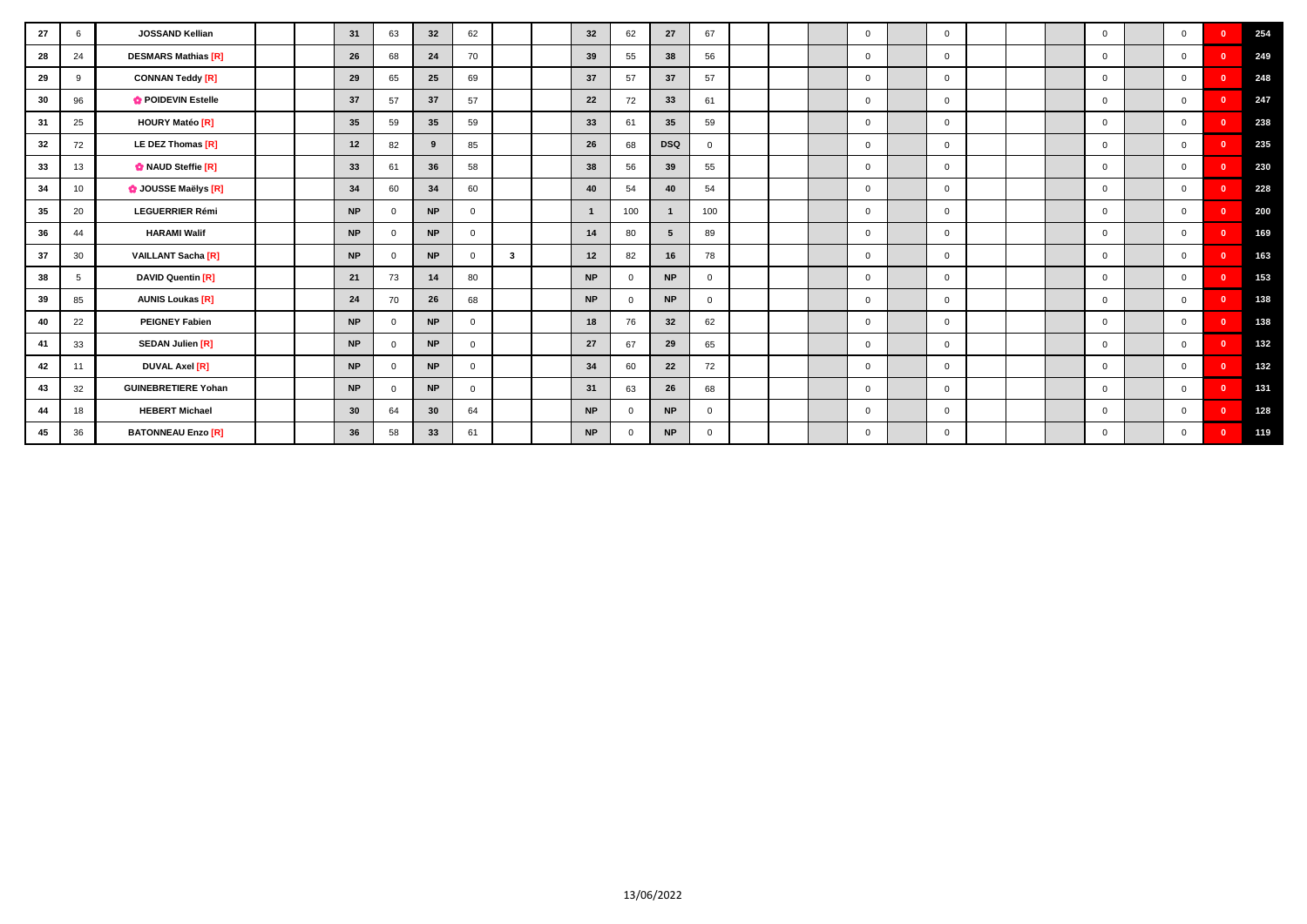

### *KFS 160*

|                         |                | Pilote                         |              |                         |                         | <b>SAINT AMAND</b> |                 |                |              |              |                         | <b>ANGERVILLE</b> |                         |              |              |              | <b>ANCENIS</b> |                     |     |                |              |              | LAVAL      |             |     |                |                         |              |
|-------------------------|----------------|--------------------------------|--------------|-------------------------|-------------------------|--------------------|-----------------|----------------|--------------|--------------|-------------------------|-------------------|-------------------------|--------------|--------------|--------------|----------------|---------------------|-----|----------------|--------------|--------------|------------|-------------|-----|----------------|-------------------------|--------------|
| <b>POS</b>              | $N^{\circ}$    |                                | <b>Bonus</b> | <b>Bonus</b>            |                         | Préfinale          |                 | Finale         | <b>Bonus</b> | <b>Bonus</b> |                         | Préfinale         |                         | Finale       | <b>Bonus</b> | <b>Bonus</b> | Préfinale      |                     |     | Finale         | <b>Bonus</b> | <b>Bonus</b> |            | Préfinale   |     | Finale         | $\blacksquare$          | <b>TOTAL</b> |
|                         |                | Nom / Prénom                   | pôle         | manche                  | POS                     | <b>PTS</b>         | <b>POS</b>      | PTS            | pôle         | manche       | <b>POS</b>              | <b>PTS</b>        | <b>POS</b>              | <b>PTS</b>   | pôle         | manche       | <b>POS</b>     | <b>PTS</b>          | POS | <b>PTS</b>     | pôle         | manche       | <b>POS</b> | <b>PTS</b>  | POS | <b>PTS</b>     |                         |              |
| $\overline{\mathbf{1}}$ | 9              | <b>CHATEAUNEUF Franck</b>      |              |                         | $\overline{2}$          | 95                 | $\overline{2}$  | 95             |              |              | $\mathbf{1}$            | 100               | $\overline{4}$          | 90           |              |              |                | $\overline{0}$      |     | $\overline{0}$ |              |              |            | $\mathbf 0$ |     | $\overline{0}$ | $\mathbf{0}$            | 380          |
| $\overline{2}$          | 7              | <b>GONCE Alexis</b>            |              |                         | $\mathbf{3}$            | 92                 | $\mathbf{3}$    | 92             |              |              | $\overline{4}$          | 90                | $\overline{2}$          | 95           |              |              |                | $\mathbf{0}$        |     | $\overline{0}$ |              |              |            | $\mathbf 0$ |     | $\overline{0}$ | $\mathbf{0}$            | 369          |
| $\overline{\mathbf{3}}$ | 73             | <b>FORGES Thomas</b>           |              |                         | $5\phantom{.0}$         | 89                 | $5\phantom{.0}$ | 89             |              |              | 6                       | 88                | $5\phantom{1}$          | 89           |              |              |                | $\overline{0}$      |     | $\overline{0}$ |              |              |            | $\mathbf 0$ |     | $\overline{0}$ | $\mathbf{0}$            | 355          |
| $\overline{4}$          | 3              | <b>DESGARDIN Romain</b>        | $\mathbf{3}$ | $\overline{\mathbf{3}}$ | $\overline{\mathbf{1}}$ | 100                | $\mathbf{1}$    | 100            |              |              | 28                      | 66                | 13                      | 81           |              |              |                | $\mathsf 0$         |     | $\overline{0}$ |              |              |            | $\mathbf 0$ |     | $\mathbf 0$    | - 0                     | 353          |
| 5                       | 45             | LE CLAINCHE Gaël               |              |                         | 6                       | 88                 | $\overline{7}$  | 87             |              |              | $\overline{2}$          | 95                | 15                      | 79           |              |              |                | $\overline{0}$      |     | $\overline{0}$ |              |              |            | $\mathbf 0$ |     | $\overline{0}$ | - 0                     | 349          |
| $\,$ 6                  | 77             | <b>BOULTE Benjamin</b>         |              |                         | $\overline{4}$          | 90                 | 8               | 86             |              |              | 11                      | 83                | $\overline{7}$          | 87           |              |              |                | $\overline{0}$      |     | $\mathsf 0$    |              |              |            | $\mathbf 0$ |     | $\mathbf 0$    | $\overline{\mathbf{0}}$ | 346          |
| $\overline{7}$          | 51             | <b>CAMUS Guillaume</b>         |              |                         | $\overline{7}$          | 87                 | 6               | 88             |              |              | 13                      | 81                | 11                      | 83           |              |              |                | $\mathbf{0}$        |     | $\mathbf 0$    |              |              |            | $\mathbf 0$ |     | $\mathbf 0$    | $\overline{\mathbf{0}}$ | 339          |
| 8                       | 46             | <b>DREVET Marc</b>             |              |                         | 11                      | 83                 | 22              | 72             |              |              | 5                       | 89                | $\mathbf{3}$            | 92           |              |              |                | $\mathbf{0}$        |     | $\overline{0}$ |              |              |            | $\mathbf 0$ |     | $\mathbf 0$    | - 0                     | 336          |
| 9                       | 72             | <b>GALLIENNE Mickael</b>       |              |                         | 13                      | 81                 | 11              | 83             |              |              | 14                      | 80                | 10                      | 84           |              |              |                | $\mathbf{0}$        |     | $\overline{0}$ |              |              |            | $\mathbf 0$ |     | $\overline{0}$ | $\mathbf{0}$            | 328          |
| 10                      | 58             | <b>BAILLON Terry</b>           |              |                         | 10                      | 84                 | 9               | 85             |              |              | 19                      | 75                | 16                      | 78           |              |              |                | $\overline{0}$      |     | $\overline{0}$ |              |              |            | $\mathbf 0$ |     | $\mathbf 0$    | $\mathbf{0}$            | 322          |
| 11                      | 53             | <b>MICHAU Hervé</b>            |              |                         | 20                      | 74                 | 10              | 84             |              |              | 10                      | 84                | 14                      | 80           |              |              |                | $\mathbf{0}$        |     | $\overline{0}$ |              |              |            | $\mathbf 0$ |     | $\mathbf 0$    | - 0                     | 322          |
| 12                      | 19             | <b>BEAUD Marty</b>             |              |                         | 14                      | 80                 | 13              | 81             |              |              | 9                       | 85                | 27                      | 67           |              |              |                | $\overline{0}$      |     | $\overline{0}$ |              |              |            | $\mathbf 0$ |     | $\mathbf 0$    | $\overline{\mathbf{0}}$ | 313          |
| 13                      | 8              | <b>LE COZ Erwan</b>            |              |                         | 15                      | 79                 | 17              | 77             |              |              | 15                      | 79                | 17                      | 77           |              |              |                | $\overline{0}$      |     | $\mathsf 0$    |              |              |            | $\mathbf 0$ |     | $\mathbf 0$    | $\mathbf{0}$            | 312          |
| 14                      | 90             | <b>GUILLOT Yoan</b>            |              |                         | 22                      | 72                 | 12              | 82             |              |              | 17                      | 77                | 19                      | 75           |              |              |                | $\mathbf 0$         |     | $\overline{0}$ |              |              |            | $\mathbf 0$ |     | $\mathbf 0$    | $\overline{\mathbf{0}}$ | 306          |
| 15                      | 21             | PETTINA Sébastien              |              |                         | 19                      | 75                 | 18              | 76             |              |              | 16                      | 78                | 18                      | 76           |              |              |                | $\mathbf{0}$        |     | $\overline{0}$ |              |              |            | $\mathbf 0$ |     | $\mathbf 0$    | - 0                     | 305          |
| 16                      | 11             | PEROCHEAU Grégoire             |              |                         | 21                      | 73                 | 20              | 74             |              |              | 27                      | 67                | 12                      | 82           |              |              |                | $\mathbf{0}$        |     | $\overline{0}$ |              |              |            | $\mathbf 0$ |     | $\mathbf 0$    | - 0                     | 296          |
| 17                      | 59             | SILVESTRI François             |              |                         | 23                      | 71                 | 14              | 80             |              |              | 18                      | 76                | 26                      | 68           |              |              |                | $\overline{0}$      |     | $\overline{0}$ |              |              |            | $\mathbf 0$ |     | $\mathbf 0$    | $\mathbf{0}$            | 295          |
| 18                      | 25             | <b>BOUDERLIQUE Mathieu [R]</b> |              |                         | 9                       | 85                 | 23              | 71             |              |              | 22                      | 72                | 29                      | 65           |              |              |                | $\mathbf{0}$        |     | $\overline{0}$ |              |              |            | $\mathbf 0$ |     | $\mathbf 0$    | - 0                     | 293          |
| 19                      | 5              | <b>TAILLANDIER Hugues</b>      |              |                         | 17                      | 77                 | 21              | 73             |              |              | 25                      | 69                | 22                      | 72           |              |              |                | $\overline{0}$      |     | $\overline{0}$ |              |              |            | $\mathbf 0$ |     | $\mathbf 0$    | - 0                     | 291          |
| 20                      | 27             | <b>BELLANGER Romain</b>        |              |                         | 18                      | 76                 | 19              | 75             |              |              | 26                      | 68                | 24                      | 70           |              |              |                | $\overline{0}$      |     | $\mathsf 0$    |              |              |            | $\mathbf 0$ |     | $\mathbf 0$    | $\mathbf{0}$            | 289          |
| 21                      | $\overline{a}$ | <b>BAUX Pierre</b>             |              |                         | 16                      | 78                 | 15              | 79             |              |              | 30                      | 64                | 30                      | 64           |              |              |                | $\mathsf{O}\xspace$ |     | $\overline{0}$ |              |              |            | $\mathbf 0$ |     | $\mathbf 0$    | $\overline{\mathbf{0}}$ | 285          |
| 22                      | 50             | <b>LAUSTRIAT Guillaume</b>     |              |                         | <b>NP</b>               | $\mathbf 0$        | <b>NP</b>       | 0              |              |              | $\overline{\mathbf{3}}$ | 92                | $\overline{\mathbf{1}}$ | 100          |              |              |                | $\mathbf 0$         |     | $\overline{0}$ |              |              |            | $\mathbf 0$ |     | $\mathbf 0$    | $\mathbf{0}$            | 192          |
| 23                      | 29             | <b>FOUASSIER Quentin</b>       |              |                         | <b>NP</b>               | $\mathbf 0$        | <b>NP</b>       | $\overline{0}$ | 3            | $\mathbf{3}$ | $\overline{7}$          | 87                | 9                       | 85           |              |              |                | $\mathbf{0}$        |     | $\overline{0}$ |              |              |            | $\mathbf 0$ |     | $\mathbf 0$    | $\mathbf{0}$            | 178          |
| 24                      | 2              | <b>QUINQUET Gildas</b>         |              |                         | 8                       | 86                 | $\overline{4}$  | 90             |              |              | <b>NP</b>               | $\mathbf 0$       | <b>NP</b>               | $\mathbf{0}$ |              |              |                | $\overline{0}$      |     | $\overline{0}$ |              |              |            | $\mathbf 0$ |     | $\mathbf 0$    | $\mathbf{0}$            | 176          |
| 25                      | 28             | <b>VIVIER Martin</b>           |              |                         | <b>NP</b>               | $\mathbf 0$        | <b>NP</b>       | $\mathbf 0$    |              |              | 8                       | 86                | 8                       | 86           |              |              |                | $\mathbf 0$         |     | $\overline{0}$ |              |              |            | $\mathbf 0$ |     | $\mathbf 0$    | - 0                     | 172          |
| 26                      | 74             | <b>PICARD Arnaud</b>           |              |                         | <b>NP</b>               | $\mathbf 0$        | <b>NP</b>       | $\mathbf 0$    |              |              | 12                      | 82                | 6                       | 88           |              |              |                | $\mathbf{0}$        |     | $\overline{0}$ |              |              |            | $\mathbf 0$ |     | $\mathbf 0$    | $\mathbf{0}$            | 170          |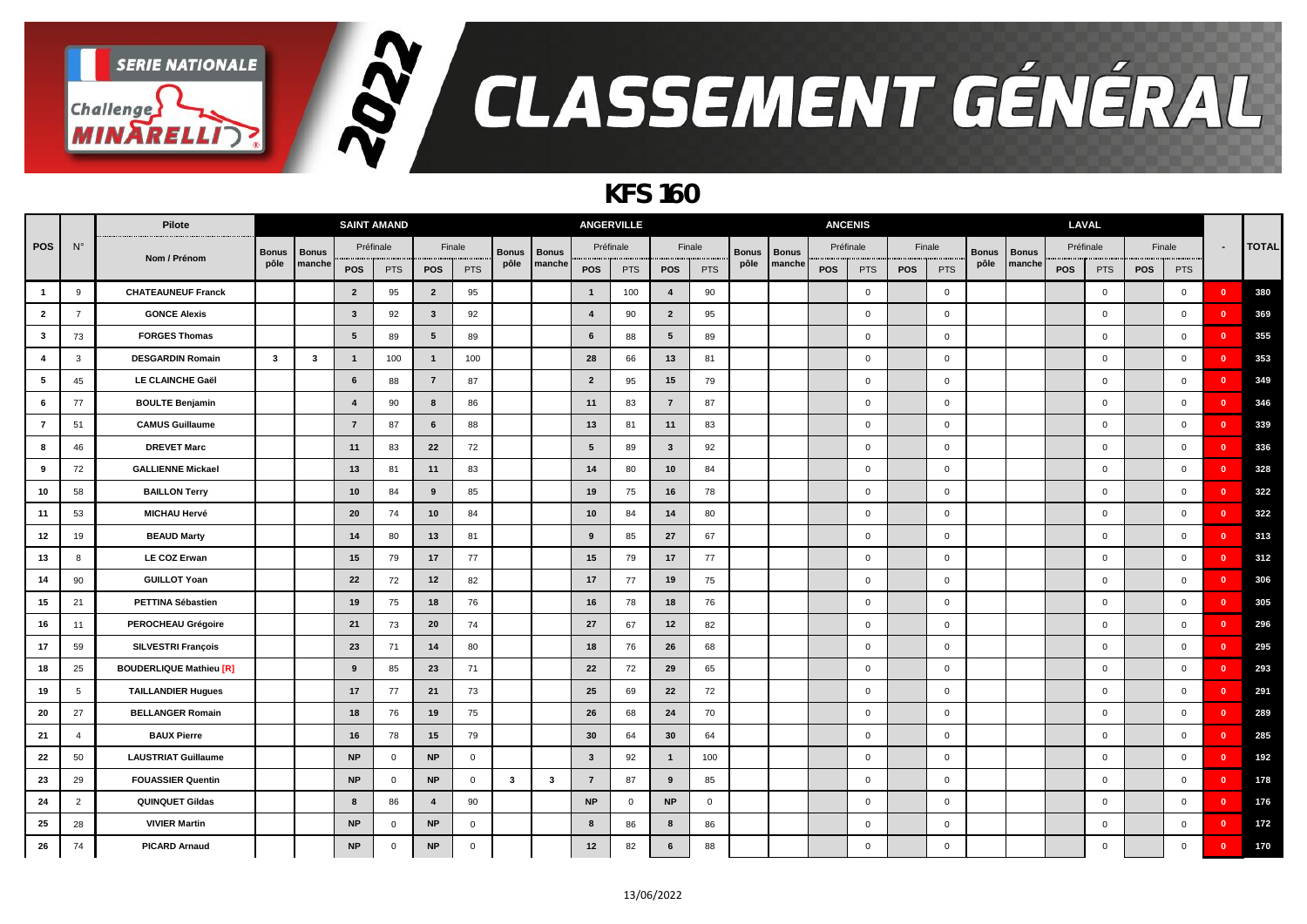| 27 |               | <b>BAUDET Laurent</b>         |  | 12        | 82 | 16        | 78 |  | <b>NP</b> |    | <b>NP</b> |             |  |  |  |  |  |  | 160 |
|----|---------------|-------------------------------|--|-----------|----|-----------|----|--|-----------|----|-----------|-------------|--|--|--|--|--|--|-----|
| 28 | 30            | <b>HOUGET Steeve</b>          |  | <b>NP</b> |    | <b>NP</b> |    |  | 21        | 73 | 23        |             |  |  |  |  |  |  | 144 |
|    | $\rightarrow$ | <b>GUINES Vincent</b>         |  | <b>NP</b> |    | <b>NP</b> |    |  | 24        | 70 | 21        | $-1$<br>1.5 |  |  |  |  |  |  | 143 |
|    |               | <b>DUVAL Jonathan</b>         |  | <b>NP</b> |    | <b>NP</b> |    |  | 20        |    | 28        | 66          |  |  |  |  |  |  | 140 |
|    | 33            | <b>CHEVALIER Jean-Bernard</b> |  | <b>NP</b> |    | <b>NP</b> |    |  | 23        |    | 25        | 69          |  |  |  |  |  |  | 140 |
| 32 |               | <b>CHMIELOWSKI Luc [R]</b>    |  | <b>NP</b> |    | <b>NP</b> |    |  | 29        | 65 | 20        |             |  |  |  |  |  |  | 139 |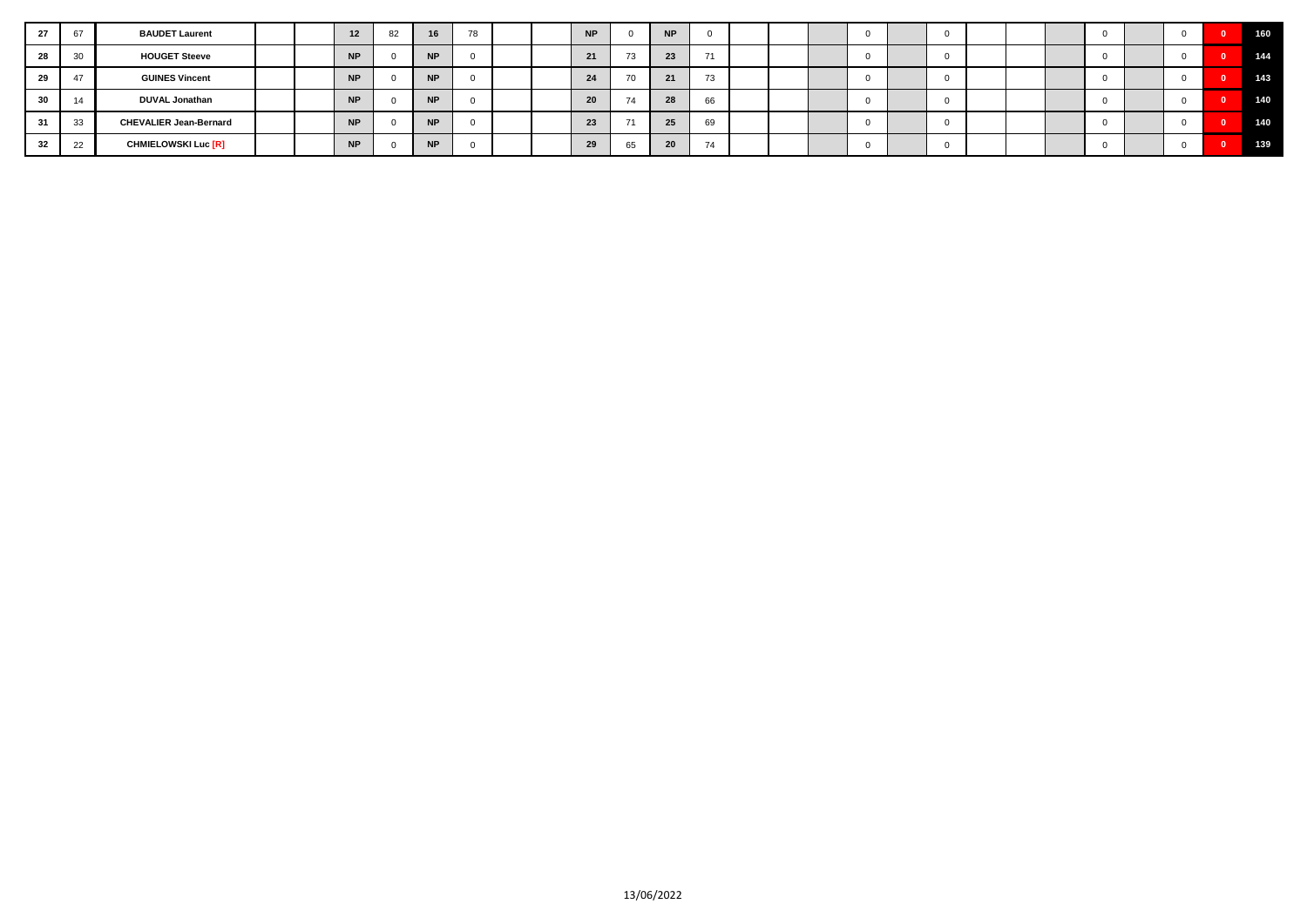

### *ROTAX MAX*

|                         |                | Pilote                     |              |              | <b>SAINT AMAND</b>      |                |                         |                |              |              |                         | <b>ANGERVILLE</b> |                |             |              |              | <b>ANCENIS</b> |                |            |              |              |              | LAVAL     |              |     |                |                         |              |
|-------------------------|----------------|----------------------------|--------------|--------------|-------------------------|----------------|-------------------------|----------------|--------------|--------------|-------------------------|-------------------|----------------|-------------|--------------|--------------|----------------|----------------|------------|--------------|--------------|--------------|-----------|--------------|-----|----------------|-------------------------|--------------|
| <b>POS</b>              | $N^{\circ}$    |                            | <b>Bonus</b> | <b>Bonus</b> |                         | Préfinale      |                         | Finale         | <b>Bonus</b> | <b>Bonus</b> |                         | Préfinale         | Finale         |             | <b>Bonus</b> | <b>Bonus</b> | Préfinale      |                |            | Finale       | <b>Bonus</b> | <b>Bonus</b> | Préfinale |              |     | Finale         | $\blacksquare$          | <b>TOTAL</b> |
|                         |                | Nom / Prénom               | pôle         | manche       | POS                     | <b>PTS</b>     | <b>POS</b>              | <b>PTS</b>     | pôle         | manche       | POS                     | <b>PTS</b>        | <b>POS</b>     | <b>PTS</b>  | pôle         | manche       | <b>POS</b>     | <b>PTS</b>     | <b>POS</b> | <b>PTS</b>   | pôle         | manche       | POS       | <b>PTS</b>   | POS | <b>PTS</b>     |                         |              |
| $\overline{\mathbf{1}}$ | $\overline{7}$ | <b>RATTON Martin</b>       | $\mathbf{3}$ |              | $\mathbf{3}$            | 92             | $\mathbf{1}$            | 100            | 3            |              | $\overline{4}$          | 90                | $\overline{4}$ | 90          |              |              |                | $\overline{0}$ |            | $\mathbf 0$  |              |              |           | $\mathbf 0$  |     | $\mathbf{0}$   | $\mathbf{0}$            | 378          |
| $\overline{2}$          | 69             | <b>COUSIN Antoine</b>      |              |              | $\overline{\mathbf{1}}$ | 100            | $\mathbf{3}$            | 92             |              | $\mathbf{3}$ | $\overline{7}$          | 87                | 6              | 88          |              |              |                | $\mathbf{0}$   |            | $\mathbf{0}$ |              |              |           | $\mathbf{0}$ |     | $\overline{0}$ | $\mathbf{0}$            | 370          |
| $\overline{\mathbf{3}}$ | 36             | <b>FRANKOVICH Leny</b>     |              | $\mathbf{3}$ | $\overline{2}$          | 95             | 10                      | 84             |              |              | 6                       | 88                | 5              | 89          |              |              |                | $\overline{0}$ |            | $\mathbf 0$  |              |              |           | $\mathbf 0$  |     | $\overline{0}$ | $\mathbf{0}$            | 359          |
| $\overline{4}$          | -6             | <b>COLLIGNON Charles</b>   |              |              | $\overline{7}$          | 87             | 9                       | 85             |              |              | 9                       | 85                | 8              | 86          |              |              |                | $\overline{0}$ |            | $\mathbf 0$  |              |              |           | $\mathsf 0$  |     | $\mathbf 0$    | $\mathbf{0}$            | 343          |
| $5\phantom{.0}$         | 99             | <b>TRIMOUILLE Andréa</b>   |              |              | $\overline{4}$          | 90             | $\overline{\mathbf{4}}$ | 90             |              |              | 16                      | 78                | 11             | 83          |              |              |                | $\mathbf 0$    |            | $\mathsf{O}$ |              |              |           | $\mathsf 0$  |     | $\overline{0}$ | $\mathbf{0}$            | 341          |
| $6\phantom{.0}$         | 26             | <b>TOURET Julien</b>       |              |              | 8                       | 86             | $\overline{7}$          | 87             |              |              | 11                      | 83                | 12             | 82          |              |              |                | $\mathbf 0$    |            | $\mathbf 0$  |              |              |           | $\mathbf 0$  |     | $\mathbf 0$    | $\mathbf{0}$            | 338          |
| $\overline{7}$          | 3              | <b>LE MOINE Eric</b>       |              |              | 10                      | 84             | 6                       | 88             |              |              | 15                      | 79                | 10             | 84          |              |              |                | $\mathbf{0}$   |            | $\mathbf 0$  |              |              |           | $\mathsf 0$  |     | $\mathbf 0$    | $\mathbf{0}$            | 335          |
| 8                       | $\overline{4}$ | GROSSEMY Angèle [R]        |              |              | 6                       | 88             | $5\overline{5}$         | 89             |              |              | 18                      | 76                | 21             | 73          |              |              |                | $\overline{0}$ |            | $\mathbf 0$  |              |              |           | $\mathsf 0$  |     | $\overline{0}$ | $\overline{\mathbf{0}}$ | 326          |
| 9                       | 16             | <b>BOITTIN Valentin</b>    |              |              | 11                      | 83             | 8                       | 86             |              |              | 22                      | 72                | 23             | 71          |              |              |                | $\mathbf 0$    |            | $\mathbf 0$  |              |              |           | $\mathbf 0$  |     | $\mathbf 0$    | $\mathbf{0}$            | 312          |
| 10                      | 33             | <b>MARTIN Clément</b>      |              |              | <b>NP</b>               | $\overline{0}$ | <b>NP</b>               | $\mathbf 0$    |              |              | $\overline{\mathbf{3}}$ | 92                | $\overline{1}$ | 100         |              |              |                | $\overline{0}$ |            | $\mathbf{0}$ |              |              |           | $\mathbf 0$  |     | $\overline{0}$ | $\mathbf{0}$            | 192          |
| 11                      | 28             | <b>SCIBILIA Thomas [R]</b> |              |              | <b>NP</b>               | $\mathbf 0$    | <b>NP</b>               | $\mathbf 0$    |              |              | $\overline{1}$          | 100               | $\overline{7}$ | 87          |              |              |                | $\mathbf 0$    |            | $\mathbf 0$  |              |              |           | $\mathsf 0$  |     | $\mathbf 0$    | $\mathbf{0}$            | 187          |
| 12                      | 23             | <b>INCANDELA Thomas</b>    |              |              | <b>NP</b>               | $\mathbf 0$    | <b>NP</b>               | $\mathsf 0$    |              |              | $\overline{2}$          | 95                | $\mathbf{3}$   | 92          |              |              |                | $\mathbf 0$    |            | $\mathbf 0$  |              |              |           | $\mathsf 0$  |     | $\mathbf 0$    | $\overline{0}$          | 187          |
| 13                      | 10             | <b>MIHOUB Fabien</b>       |              |              | 5                       | 89             | $\overline{2}$          | 95             |              |              | <b>NP</b>               | $\mathbf{0}$      | <b>NP</b>      | $\mathbf 0$ |              |              |                | $\mathbf 0$    |            | $\mathbf 0$  |              |              |           | $\mathbf 0$  |     | $\mathbf 0$    | $\mathbf{0}$            | 184          |
| 14                      | 21             | <b>MELONI Mathys</b>       |              |              | <b>NP</b>               | $\mathbf 0$    | <b>NP</b>               | $\mathbf 0$    |              |              | 5                       | 89                | $\overline{2}$ | 95          |              |              |                | $\mathbf{0}$   |            | $\mathbf 0$  |              |              |           | $\mathsf 0$  |     | $\mathbf 0$    | $\mathbf{0}$            | 184          |
| 15                      | 30             | GOURIER Jade [R]           |              |              | <b>NP</b>               | $\mathbf 0$    | <b>NP</b>               | $\mathbf 0$    |              |              | 8                       | 86                | 9              | 85          |              |              |                | $\overline{0}$ |            | $\mathbf 0$  |              |              |           | $\mathsf 0$  |     | $\overline{0}$ | $\mathbf{0}$            | 171          |
| 16                      | 15             | <b>LEGUAY Alexis</b>       |              |              | 9                       | 85             | 12                      | 82             |              |              | <b>NP</b>               | $\mathbf 0$       | <b>NP</b>      | $\mathbf 0$ |              |              |                | $\mathbf 0$    |            | $\mathbf 0$  |              |              |           | $\mathbf 0$  |     | $\mathbf 0$    | $\Omega$                | 167          |
| 17                      | 5              | PIRZADEH Jules [R]         |              |              | 12                      | 82             | 11                      | 83             |              |              | <b>NP</b>               | $\mathbf 0$       | <b>NP</b>      | $\mathbf 0$ |              |              |                | $\overline{0}$ |            | $\mathbf 0$  |              |              |           | $\mathsf 0$  |     | $\overline{0}$ | $\overline{0}$          | 165          |
| 18                      | -1             | <b>HENRI Calvin</b>        |              |              | <b>NP</b>               | $\mathbf 0$    | <b>NP</b>               | $\overline{0}$ |              |              | 12                      | 82                | 13             | 81          |              |              |                | $\overline{0}$ |            | $\mathbf 0$  |              |              |           | $\mathsf 0$  |     | $\mathbf 0$    | $\overline{\mathbf{0}}$ | 163          |
| 19                      | 88             | AUBÉ LOUKA [R]             |              |              | <b>NP</b>               | $\mathbf 0$    | <b>NP</b>               | $\mathsf 0$    |              |              | 10                      | 84                | 17             | 77          |              |              |                | $\mathbf 0$    |            | $\mathbf 0$  |              |              |           | $\mathsf 0$  |     | $\mathbf 0$    | $\mathbf{0}$            | 161          |
| 20                      | 11             | <b>GUILLON Benjamin</b>    |              |              | <b>NP</b>               | $\mathbf 0$    | <b>NP</b>               | $\mathbf 0$    |              |              | 13                      | 81                | 18             | 76          |              |              |                | $\overline{0}$ |            | $\mathbf 0$  |              |              |           | $\mathsf 0$  |     | $\overline{0}$ | $\mathbf{0}$            | 157          |
| 21                      | 9              | <b>CHIRAT Simon</b>        |              |              | <b>NP</b>               | $\mathbf 0$    | <b>NP</b>               | $\mathbf 0$    |              |              | 17                      | 77                | 14             | 80          |              |              |                | $\mathbf{0}$   |            | $\mathbf 0$  |              |              |           | $\mathsf 0$  |     | $\mathbf 0$    | $\mathbf{0}$            | 157          |
| 22                      | 46             | C LEBOURDAIS-PETIT Zoé [R] |              |              | <b>NP</b>               | $\mathbf 0$    | <b>NP</b>               | $\mathbf 0$    |              |              | 20                      | 74                | 15             | 79          |              |              |                | $\overline{0}$ |            | $\mathbf 0$  |              |              |           | $\mathsf 0$  |     | $\overline{0}$ | $\mathbf{0}$            | 153          |
| 23                      | 17             | <b>GODON Vincent [R]</b>   |              |              | <b>NP</b>               | $\mathbf 0$    | <b>NP</b>               | $\mathbf 0$    |              |              | 14                      | 80                | 22             | 72          |              |              |                | $\mathbf 0$    |            | $\mathbf 0$  |              |              |           | $\mathbf 0$  |     | $\mathbf 0$    | $\mathbf{0}$            | 152          |
| 24                      | 22             | MAS Raphaël [R]            |              |              | <b>NP</b>               | $\mathbf 0$    | <b>NP</b>               | $\mathbf 0$    |              |              | 19                      | 75                | 19             | 75          |              |              |                | $\mathbf 0$    |            | $\mathbf 0$  |              |              |           | $\mathsf 0$  |     | $\overline{0}$ | $\mathbf{0}$            | 150          |
| 25                      | 18             | <b>BEUGIN Léo [R]</b>      |              |              | <b>NP</b>               | $\mathbf 0$    | <b>NP</b>               | $\mathbf 0$    |              |              | 21                      | 73                | 20             | 74          |              |              |                | $\overline{0}$ |            | $\mathbf 0$  |              |              |           | $\pmb{0}$    |     | $\mathbf 0$    | $\mathbf{0}$            | 147          |
| 26                      | 20             | <b>AGUILAR Axel</b>        |              |              | <b>NP</b>               | $\mathbf 0$    | <b>NP</b>               | $\mathbf 0$    |              |              | 23                      | 71                | 24             | 70          |              |              |                | $\mathbf 0$    |            | $\mathbf 0$  |              |              |           | $\mathbf 0$  |     | $\Omega$       | $\mathbf{0}$            | 141          |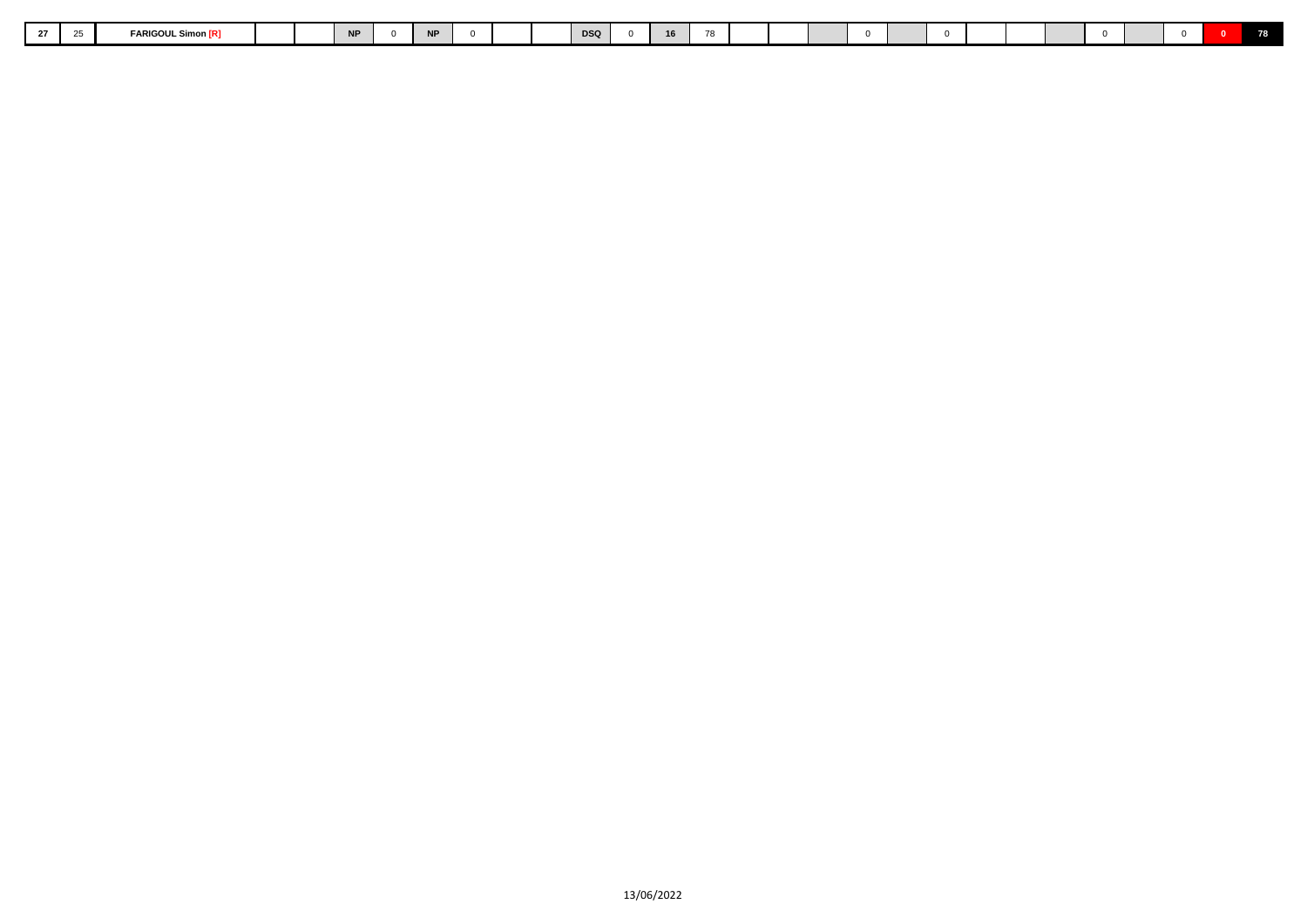

### *ROTAX MASTER*

|     |                | Pilote                        |               |        |                | <b>SAINT AMAND</b> |                |            |              |              |            | <b>ANGERVILLE</b> |                |            |                    |        |     | <b>ANCENIS</b> |     |            |              |              |            | LAVAL        |            |            |                |              |
|-----|----------------|-------------------------------|---------------|--------|----------------|--------------------|----------------|------------|--------------|--------------|------------|-------------------|----------------|------------|--------------------|--------|-----|----------------|-----|------------|--------------|--------------|------------|--------------|------------|------------|----------------|--------------|
| pos | $N^{\circ}$    | Nom / Prénom                  | Bonus   Bonus |        |                | Préfinale          |                | Finale     | <b>Bonus</b> | <b>Bonus</b> |            | Préfinale         |                | Finale     | <b>Bonus Bonus</b> |        |     | Préfinale      |     | Finale     | <b>Bonus</b> | <b>Bonus</b> |            | Préfinale    |            | Finale     | $\blacksquare$ | <b>TOTAL</b> |
|     |                |                               | pôle          | manche | POS            | <b>PTS</b>         | <b>POS</b>     | <b>PTS</b> | pôle         | manche       | <b>POS</b> | <b>PTS</b>        | <b>POS</b>     | <b>PTS</b> | pôle               | manche | POS | <b>PTS</b>     | POS | <b>PTS</b> | pôle         | manche       | <b>POS</b> | <b>PTS</b>   | <b>POS</b> | <b>PTS</b> |                |              |
|     | 19             | <b>PESENTI Romain</b>         | 3             |        |                | 100                | 5              | 89         |              | -3           |            | 100               |                | 100        |                    |        |     |                |     | $\Omega$   |              |              |            | $\Omega$     |            | $\Omega$   |                | 398          |
|     | 55             | <b>RIVET Damien</b>           |               | -3     | -6             | 88                 |                | 100        |              |              |            | 95                | $\overline{2}$ | 95         |                    |        |     | $\Omega$       |     | $\Omega$   |              |              |            | $^{\circ}$   |            | $\Omega$   | $\sqrt{2}$     | 381          |
|     | 14             | <b>GONEL Francis</b>          |               |        | $\overline{2}$ | 95                 | 4              | 90         |              |              |            | 88                | $\mathbf{3}$   | 92         |                    |        |     | $\mathbf 0$    |     | $\Omega$   |              |              |            | $\mathbf 0$  |            | $\Omega$   |                | 365          |
|     |                | <b>SAVIN Raphaël</b>          |               |        |                | 90                 | 3              | 92         |              |              |            | 87                |                | 89         |                    |        |     | $\mathbf 0$    |     | $\Omega$   |              |              |            | $\mathbf 0$  |            |            |                | 358          |
|     | 12             | <b>FERREIRA FARIA Manuel</b>  |               |        |                | 89                 | $\overline{ }$ | 87         |              |              |            | 89                | -8             | 86         |                    |        |     | $\mathbf 0$    |     | $\Omega$   |              |              |            | $^{\circ}$   |            | $\Omega$   | $\sqrt{2}$     | 351          |
|     | 29             | <b>SANCHO Thomas [R]</b>      |               |        |                | 87                 | 6              | 88         |              |              |            | 86                |                | 87         |                    |        |     |                |     | $\Omega$   |              |              |            | $\mathbf{0}$ |            | $\Omega$   | $\sqrt{2}$     | 348          |
|     | $\overline{c}$ | <b>LAURENT Mickael</b>        |               |        |                | 92                 | $\overline{2}$ | 95         |              |              | <b>NP</b>  |                   | <b>NP</b>      | $\Omega$   |                    |        |     | $\mathbf 0$    |     | $\Omega$   |              |              |            | $^{\circ}$   |            | $\Omega$   | $\sqrt{2}$     | 187          |
|     | 38             | <b>TITUS Pascal</b>           |               |        | <b>NP</b>      |                    | <b>NP</b>      |            |              |              |            | 92                |                | 90         |                    |        |     | $\Omega$       |     | $\Omega$   |              |              |            | $\mathbf{0}$ |            | $\Omega$   | $\sqrt{2}$     | 182          |
|     | 31             | <b>PERNAUD David</b>          |               |        | <b>NP</b>      |                    | <b>NP</b>      | - 0        |              |              |            | 90                | - 6            | 88         |                    |        |     | $\mathbf 0$    |     | $\Omega$   |              |              |            | $\mathbf{0}$ |            | $\Omega$   | $\Omega$       | 178          |
| 10  | 70             | DIEU DE BELLEFONTAINE Maurice |               |        | <b>NP</b>      |                    | <b>NP</b>      |            |              |              |            | 85                |                | 85         |                    |        |     | 0              |     | $\Omega$   |              |              |            | $\mathbf 0$  |            | 0          |                | 170          |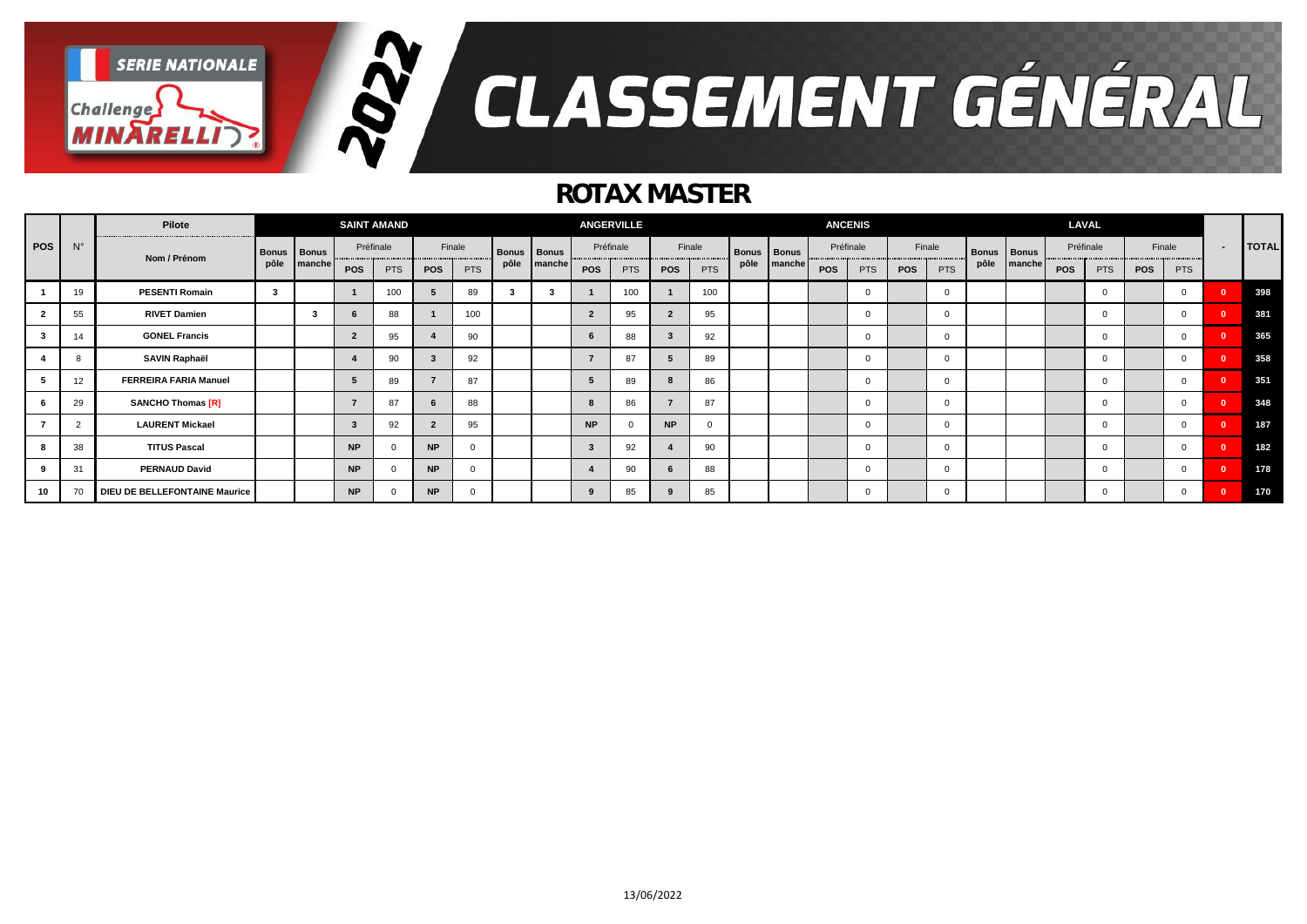

#### *DD2*

|       |             | Pilote                         |               |        | <b>SAINT AMAND</b> |            |           |            |                    |        |            | <b>ANGERVILLE</b> |           |            |                    |        |            | <b>ANCENIS</b> |     |            |                    |        | LAVAL      |     |     |            |                |              |
|-------|-------------|--------------------------------|---------------|--------|--------------------|------------|-----------|------------|--------------------|--------|------------|-------------------|-----------|------------|--------------------|--------|------------|----------------|-----|------------|--------------------|--------|------------|-----|-----|------------|----------------|--------------|
| POS I | $N^{\circ}$ | Nom / Prénom                   | Bonus   Bonus |        |                    | Préfinale  |           | Finale     | <b>Bonus</b> Bonus |        |            | Préfinale         |           | Finale     | <b>Bonus</b> Bonus |        |            | Préfinale      |     | Finale     | <b>Bonus Bonus</b> |        | Préfinale  |     |     | Finale     | $\blacksquare$ | <b>TOTAL</b> |
|       |             |                                | pôle          | manche | POS                | <b>PTS</b> | POS       | <b>PTS</b> | pôle               | manche | <b>POS</b> | <b>PTS</b>        | POS       | <b>PTS</b> | pôle               | manche | <b>POS</b> | <b>PTS</b>     | POS | <b>PTS</b> | pôle               | manche | <b>POS</b> | PTS | POS | <b>PTS</b> |                |              |
|       | 21          | <b>HUBLET Axel</b>             |               |        |                    | 90         |           | 95         |                    |        |            | 95                |           | 95         |                    |        |            | $\mathbf 0$    |     |            |                    |        |            |     |     |            |                | 375          |
|       |             | <b>ESTEVES VIEIRA Axel</b>     |               |        | <b>NP</b>          |            | <b>NP</b> |            |                    |        |            | 100               |           | 92         |                    |        |            | $\mathbf 0$    |     |            |                    |        |            |     |     |            |                | 198          |
|       |             | <b>LETELLIER Erwann</b>        |               |        |                    | 100        |           | 90         |                    |        | <b>NP</b>  |                   | <b>NP</b> |            |                    |        |            | $\mathbf 0$    |     |            |                    |        |            |     |     |            |                | 196          |
|       |             | <b>BOULOGNE Enzo</b>           |               |        |                    | 92         |           | 100        |                    |        | <b>NP</b>  |                   | <b>NP</b> |            |                    |        |            | $\mathbf 0$    |     |            |                    |        |            |     |     |            |                | 192          |
|       | 22          | <b>BOURILLON Hugo [R]</b>      |               |        | <b>NP</b>          |            | <b>NP</b> |            |                    |        |            | 90                |           | 100        |                    |        |            | $\mathbf 0$    |     |            |                    |        |            |     |     |            |                | 190          |
|       |             | <b>PASTEUR Kévin</b>           |               |        |                    | 95         |           | 92         |                    |        | <b>NP</b>  |                   | <b>NP</b> |            |                    |        |            | $\mathbf 0$    |     |            |                    |        |            |     |     |            |                | 187          |
|       | 23          | <b>WASTEELS Christophe [R]</b> |               |        | <b>NP</b>          |            | <b>NP</b> |            |                    |        |            | 92                |           | 90         |                    |        |            | $\mathbf 0$    |     |            |                    |        |            |     |     |            |                | 182          |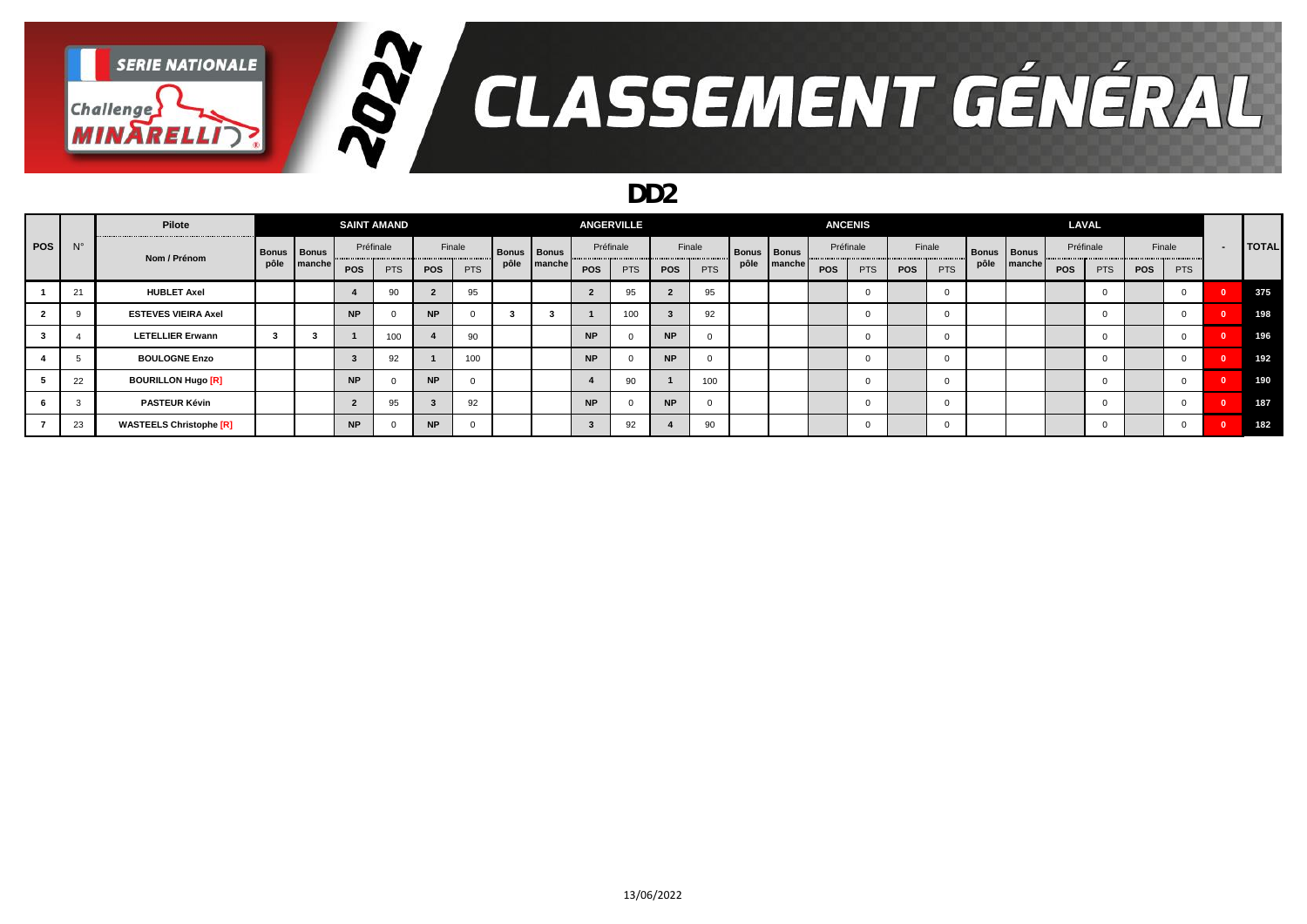

### *DD2 MASTER*

|     |             | Pilote                  |                    |        |     | <b>SAINT AMAND</b> |            |            |      |               |            | <b>ANGERVILLE</b> |           |            |                    |        |           | <b>ANCENIS</b> |     |            |      |                    | <b>LAVAL</b> |            |            |            |              |
|-----|-------------|-------------------------|--------------------|--------|-----|--------------------|------------|------------|------|---------------|------------|-------------------|-----------|------------|--------------------|--------|-----------|----------------|-----|------------|------|--------------------|--------------|------------|------------|------------|--------------|
| POS | $N^{\circ}$ | Nom / Prénom            | <b>Bonus</b> Bonus |        |     | Préfinale          |            | Finale     |      | Bonus   Bonus | Préfinale  |                   |           | Finale     | <b>Bonus Bonus</b> |        | Préfinale |                |     | Finale     |      | <b>Bonus Bonus</b> | Préfinale    |            | Finale     |            | <b>TOTAL</b> |
|     |             |                         | pôle               | manche | POS | <b>PTS</b>         | <b>POS</b> | <b>PTS</b> | pôle | manche        | <b>POS</b> | <b>PTS</b>        | POS       | <b>PTS</b> | pôle               | manche | POS       | <b>PTS</b>     | POS | <b>PTS</b> | pôle | manchel            | POS          | <b>PTS</b> | <b>POS</b> | <b>PTS</b> |              |
|     | 33          | <b>MOREAU Kévin [R]</b> |                    |        |     | 100                |            | 100        |      |               |            | 100               |           | 100        |                    |        |           |                |     |            |      |                    |              |            |            |            | 412          |
|     |             | <b>CILLIERRE Yann</b>   |                    |        |     | 92                 |            | 92         |      |               |            | 95                |           | 95         |                    |        |           |                |     |            |      |                    |              |            |            |            | 374          |
|     |             | <b>DAHDI David</b>      |                    |        |     | 95                 |            | 95         |      |               | <b>NP</b>  |                   | <b>NP</b> |            |                    |        |           |                |     |            |      |                    |              |            |            |            | 190          |
|     | 29          | <b>CHARRIER Samuel</b>  |                    |        |     | 90                 |            | 90         |      |               | <b>NP</b>  |                   | <b>NP</b> |            |                    |        |           |                |     |            |      |                    |              |            |            |            | 180          |